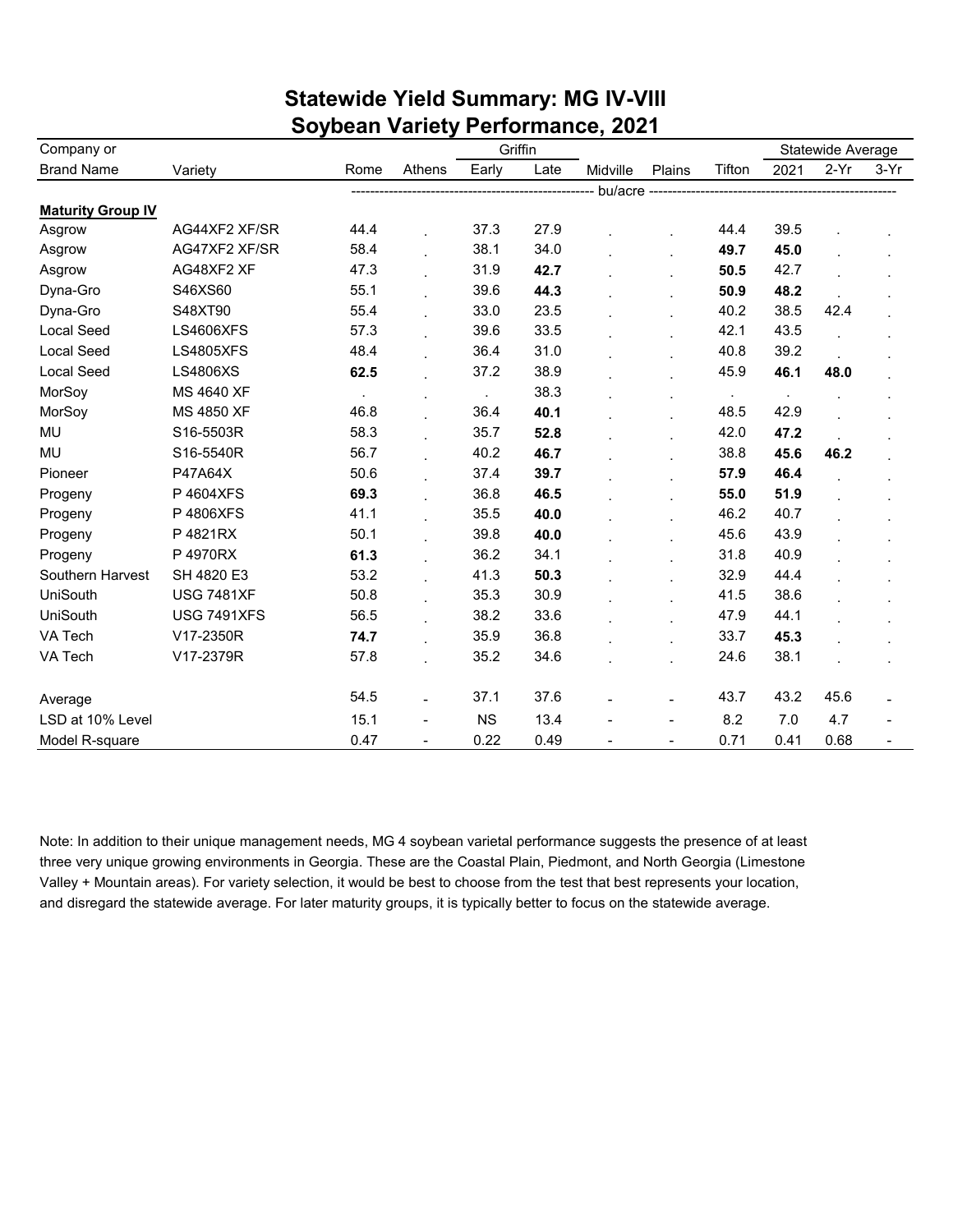## **Statewide Yield Summary: MG IV-VIII Soybean Variety Performance, 2021 (Continued)**

| $2-Yr$<br>Early<br>$3-Yr$<br>Rome<br>Athens<br>Griffin<br>Late<br>Plains<br>Tifton<br>2021<br>Variety<br>bu/acre -<br>LS6206X<br>126.5<br>41.8<br>82.6<br>82.8<br>49.9<br>80.3<br>73.9<br>104.3<br>93.0<br>AG54XF0 XF/SR<br>69.5<br>119.5<br>84.0<br>56.4<br>79.3<br>54.7<br>77.7<br>87.0<br>S53-F7X<br>118.2<br>62.9<br>73.3<br>85.0<br>78.2<br>67.2<br>53.7<br>113.1<br>50.4<br>P59A11SX<br>75.0<br>52.4<br>78.1<br>76.4<br>76.6<br>102.5<br>42.5<br>S58XT30<br>71.2<br>126.0<br>51.3<br>76.4<br>81.1<br>87.1<br>76.5<br>69.9<br>P55A49x<br>65.9<br>109.1<br>39.6<br>81.8<br>84.5<br>87.3<br>58.7<br>75.3<br>70.1<br>65.2<br>75.7<br>74.7<br>P 5554RX<br>65.2<br>109.7<br>58.8<br>75.2<br>85.2<br>53.2<br>109.1<br>AG56XF2 XF<br>62.0<br>58.4<br>72.6<br>76.7<br>85.3<br>56.7<br>74.4<br>AG53XF2 XF/SR<br>62.3<br>102.3<br>66.7<br>74.6<br>83.3<br>53.1<br>74.3<br>77.3<br>99.4<br>46.9<br>MS 5491 XF<br>63.4<br>70.6<br>81.6<br>73.1<br>72.6<br>76.8<br>111.9<br>61.6<br>MS 5640 XF<br>64.0<br>72.0<br>84.1<br>48.9<br>73.0<br>68.3<br>65.0<br>112.2<br><b>USG 7571XT</b><br>53.8<br>76.9<br>79.1<br>82.4<br>53.7<br>72.9<br>68.9<br>105.3<br>71.4<br>MS 5461E E3<br>66.9<br>50.1<br>75.3<br>82.3<br>58.3<br>72.8<br>94.0<br>78.3<br>72.8<br>S16-14801C<br>65.7<br>54.2<br>77.2<br>85.0<br>54.7<br>64.6<br>110.0<br>38.9<br>67.9<br>89.9<br>72.2<br>DM59E01<br>80.4<br>54.0<br>113.8<br>72.1<br>43.0<br>71.5<br>55.0<br>71.9<br>81.0<br><b>USG 7562XF</b><br>78.1<br>106.5<br>72.0<br>48.2<br>71.5<br>V15-2261ST<br>51.3<br>66.1<br>87.6<br>65.5<br>68.9<br>P 5424XF<br>63.9<br>104.9<br>46.5<br>72.3<br>45.9<br>71.5<br>84.1<br>82.9<br>112.2<br>75.7<br>69.7<br>40.4<br><b>LS5614XF</b><br>62.9<br>56.3<br>82.5<br>71.4<br>105.1<br>69.0<br>81.2<br>50.0<br>CZ 5859LL<br>79.2<br>46.0<br>80.0<br>71.3<br>62.0<br>67.8<br>94.4<br>62.5<br>V17-2933R<br>71.2<br>82.2<br>71.0<br>77.5<br>51.5<br>57.5<br>99.5<br>65.2<br>48.5<br>P 5003XF<br>69.8<br>70.4<br>69.7<br>64.0<br>75.8<br>46.8<br><b>LS5418XFS</b><br>68.7<br>98.9<br>70.7<br>71.0<br>76.7<br>53.0<br>69.4<br>56.8<br>S56XF01<br>56.4<br>102.7<br>50.1<br>62.5<br>66.1<br>90.7<br>69.3<br>97.2<br>63.8<br>83.4<br>69.2<br>S16-15170C<br>50.8<br>64.6<br>53.6<br>67.4<br>70.9<br>94.7<br>39.1<br>66.9<br>68.9<br><b>LS5909XFS</b><br>69.3<br>70.6<br>87.0<br>54.9<br>58.3<br>68.5<br><b>LS5119XF</b><br>59.4<br>101.1<br>70.7<br>67.1<br>67.1<br>55.8<br>50.0<br>68.1<br>V14-0079<br>58.2<br>102.8<br>57.4<br>69.1<br>59.9<br>78.9<br>63.4<br>42.0<br>54.9<br>64.1<br>88.2<br>36.4<br>67.2<br>NK57-A3XF<br>121.6<br>107.2<br>65.6<br>81.5<br>51.2<br>66.8<br><b>CZ 5282XF</b><br>46.8<br>58.1<br>57.3<br>65.9<br>92.3<br>65.8<br>S16-11651C<br>64.1<br>51.1<br>73.4<br>53.4<br>66.6<br>65.6<br>64.7<br>53.4<br>99.1<br>44.0<br>71.0<br>77.9<br>46.7<br><b>CZ 5552XF</b><br>61.0<br>83.2<br>44.5<br>63.0<br>V17-0156HP<br>54.8<br>44.7<br>67.0<br>68.6<br>78.2<br>41.5<br><b>LS5009XS</b><br>59.7<br>103.4<br>53.2<br>63.5<br>71.3<br>59.3<br>62.6<br>64.0<br>V17-2478R<br>53.6<br>85.4<br>54.5<br>60.0<br>66.9<br>42.0<br>59.2<br>51.8<br>65.7<br>105.8<br>51.3<br>70.0<br>72.8<br>83.2<br>51.1<br>71.4<br>67.4<br>63.6<br>Average | Company or              |      |     |      |     | Midville |     |     |     | Statewide Average |     |
|------------------------------------------------------------------------------------------------------------------------------------------------------------------------------------------------------------------------------------------------------------------------------------------------------------------------------------------------------------------------------------------------------------------------------------------------------------------------------------------------------------------------------------------------------------------------------------------------------------------------------------------------------------------------------------------------------------------------------------------------------------------------------------------------------------------------------------------------------------------------------------------------------------------------------------------------------------------------------------------------------------------------------------------------------------------------------------------------------------------------------------------------------------------------------------------------------------------------------------------------------------------------------------------------------------------------------------------------------------------------------------------------------------------------------------------------------------------------------------------------------------------------------------------------------------------------------------------------------------------------------------------------------------------------------------------------------------------------------------------------------------------------------------------------------------------------------------------------------------------------------------------------------------------------------------------------------------------------------------------------------------------------------------------------------------------------------------------------------------------------------------------------------------------------------------------------------------------------------------------------------------------------------------------------------------------------------------------------------------------------------------------------------------------------------------------------------------------------------------------------------------------------------------------------------------------------------------------------------------------------------------------------------------------------------------------------------------------------------------------------------------------------------------------------------------------------------------------------------------------------------------------------------------------------------------------------------------------------------------------------------------------------------------------------------------------------------------------------------------------------------------------------------------------------------------------------|-------------------------|------|-----|------|-----|----------|-----|-----|-----|-------------------|-----|
|                                                                                                                                                                                                                                                                                                                                                                                                                                                                                                                                                                                                                                                                                                                                                                                                                                                                                                                                                                                                                                                                                                                                                                                                                                                                                                                                                                                                                                                                                                                                                                                                                                                                                                                                                                                                                                                                                                                                                                                                                                                                                                                                                                                                                                                                                                                                                                                                                                                                                                                                                                                                                                                                                                                                                                                                                                                                                                                                                                                                                                                                                                                                                                                                | <b>Brand Name</b>       |      |     |      |     |          |     |     |     |                   |     |
|                                                                                                                                                                                                                                                                                                                                                                                                                                                                                                                                                                                                                                                                                                                                                                                                                                                                                                                                                                                                                                                                                                                                                                                                                                                                                                                                                                                                                                                                                                                                                                                                                                                                                                                                                                                                                                                                                                                                                                                                                                                                                                                                                                                                                                                                                                                                                                                                                                                                                                                                                                                                                                                                                                                                                                                                                                                                                                                                                                                                                                                                                                                                                                                                |                         |      |     |      |     |          |     |     |     |                   |     |
|                                                                                                                                                                                                                                                                                                                                                                                                                                                                                                                                                                                                                                                                                                                                                                                                                                                                                                                                                                                                                                                                                                                                                                                                                                                                                                                                                                                                                                                                                                                                                                                                                                                                                                                                                                                                                                                                                                                                                                                                                                                                                                                                                                                                                                                                                                                                                                                                                                                                                                                                                                                                                                                                                                                                                                                                                                                                                                                                                                                                                                                                                                                                                                                                | <b>Maturity Group V</b> |      |     |      |     |          |     |     |     |                   |     |
|                                                                                                                                                                                                                                                                                                                                                                                                                                                                                                                                                                                                                                                                                                                                                                                                                                                                                                                                                                                                                                                                                                                                                                                                                                                                                                                                                                                                                                                                                                                                                                                                                                                                                                                                                                                                                                                                                                                                                                                                                                                                                                                                                                                                                                                                                                                                                                                                                                                                                                                                                                                                                                                                                                                                                                                                                                                                                                                                                                                                                                                                                                                                                                                                | Local Seed              |      |     |      |     |          |     |     |     |                   |     |
|                                                                                                                                                                                                                                                                                                                                                                                                                                                                                                                                                                                                                                                                                                                                                                                                                                                                                                                                                                                                                                                                                                                                                                                                                                                                                                                                                                                                                                                                                                                                                                                                                                                                                                                                                                                                                                                                                                                                                                                                                                                                                                                                                                                                                                                                                                                                                                                                                                                                                                                                                                                                                                                                                                                                                                                                                                                                                                                                                                                                                                                                                                                                                                                                | Asgrow                  |      |     |      |     |          |     |     |     |                   |     |
|                                                                                                                                                                                                                                                                                                                                                                                                                                                                                                                                                                                                                                                                                                                                                                                                                                                                                                                                                                                                                                                                                                                                                                                                                                                                                                                                                                                                                                                                                                                                                                                                                                                                                                                                                                                                                                                                                                                                                                                                                                                                                                                                                                                                                                                                                                                                                                                                                                                                                                                                                                                                                                                                                                                                                                                                                                                                                                                                                                                                                                                                                                                                                                                                | NK Brand                |      |     |      |     |          |     |     |     |                   |     |
|                                                                                                                                                                                                                                                                                                                                                                                                                                                                                                                                                                                                                                                                                                                                                                                                                                                                                                                                                                                                                                                                                                                                                                                                                                                                                                                                                                                                                                                                                                                                                                                                                                                                                                                                                                                                                                                                                                                                                                                                                                                                                                                                                                                                                                                                                                                                                                                                                                                                                                                                                                                                                                                                                                                                                                                                                                                                                                                                                                                                                                                                                                                                                                                                | Pioneer                 |      |     |      |     |          |     |     |     |                   |     |
|                                                                                                                                                                                                                                                                                                                                                                                                                                                                                                                                                                                                                                                                                                                                                                                                                                                                                                                                                                                                                                                                                                                                                                                                                                                                                                                                                                                                                                                                                                                                                                                                                                                                                                                                                                                                                                                                                                                                                                                                                                                                                                                                                                                                                                                                                                                                                                                                                                                                                                                                                                                                                                                                                                                                                                                                                                                                                                                                                                                                                                                                                                                                                                                                | Dyna-Gro                |      |     |      |     |          |     |     |     |                   |     |
|                                                                                                                                                                                                                                                                                                                                                                                                                                                                                                                                                                                                                                                                                                                                                                                                                                                                                                                                                                                                                                                                                                                                                                                                                                                                                                                                                                                                                                                                                                                                                                                                                                                                                                                                                                                                                                                                                                                                                                                                                                                                                                                                                                                                                                                                                                                                                                                                                                                                                                                                                                                                                                                                                                                                                                                                                                                                                                                                                                                                                                                                                                                                                                                                | Pioneer                 |      |     |      |     |          |     |     |     |                   |     |
|                                                                                                                                                                                                                                                                                                                                                                                                                                                                                                                                                                                                                                                                                                                                                                                                                                                                                                                                                                                                                                                                                                                                                                                                                                                                                                                                                                                                                                                                                                                                                                                                                                                                                                                                                                                                                                                                                                                                                                                                                                                                                                                                                                                                                                                                                                                                                                                                                                                                                                                                                                                                                                                                                                                                                                                                                                                                                                                                                                                                                                                                                                                                                                                                | Progeny                 |      |     |      |     |          |     |     |     |                   |     |
|                                                                                                                                                                                                                                                                                                                                                                                                                                                                                                                                                                                                                                                                                                                                                                                                                                                                                                                                                                                                                                                                                                                                                                                                                                                                                                                                                                                                                                                                                                                                                                                                                                                                                                                                                                                                                                                                                                                                                                                                                                                                                                                                                                                                                                                                                                                                                                                                                                                                                                                                                                                                                                                                                                                                                                                                                                                                                                                                                                                                                                                                                                                                                                                                | Asgrow                  |      |     |      |     |          |     |     |     |                   |     |
|                                                                                                                                                                                                                                                                                                                                                                                                                                                                                                                                                                                                                                                                                                                                                                                                                                                                                                                                                                                                                                                                                                                                                                                                                                                                                                                                                                                                                                                                                                                                                                                                                                                                                                                                                                                                                                                                                                                                                                                                                                                                                                                                                                                                                                                                                                                                                                                                                                                                                                                                                                                                                                                                                                                                                                                                                                                                                                                                                                                                                                                                                                                                                                                                | Asgrow                  |      |     |      |     |          |     |     |     |                   |     |
|                                                                                                                                                                                                                                                                                                                                                                                                                                                                                                                                                                                                                                                                                                                                                                                                                                                                                                                                                                                                                                                                                                                                                                                                                                                                                                                                                                                                                                                                                                                                                                                                                                                                                                                                                                                                                                                                                                                                                                                                                                                                                                                                                                                                                                                                                                                                                                                                                                                                                                                                                                                                                                                                                                                                                                                                                                                                                                                                                                                                                                                                                                                                                                                                | MorSoy                  |      |     |      |     |          |     |     |     |                   |     |
|                                                                                                                                                                                                                                                                                                                                                                                                                                                                                                                                                                                                                                                                                                                                                                                                                                                                                                                                                                                                                                                                                                                                                                                                                                                                                                                                                                                                                                                                                                                                                                                                                                                                                                                                                                                                                                                                                                                                                                                                                                                                                                                                                                                                                                                                                                                                                                                                                                                                                                                                                                                                                                                                                                                                                                                                                                                                                                                                                                                                                                                                                                                                                                                                | MorSoy                  |      |     |      |     |          |     |     |     |                   |     |
|                                                                                                                                                                                                                                                                                                                                                                                                                                                                                                                                                                                                                                                                                                                                                                                                                                                                                                                                                                                                                                                                                                                                                                                                                                                                                                                                                                                                                                                                                                                                                                                                                                                                                                                                                                                                                                                                                                                                                                                                                                                                                                                                                                                                                                                                                                                                                                                                                                                                                                                                                                                                                                                                                                                                                                                                                                                                                                                                                                                                                                                                                                                                                                                                | UniSouth                |      |     |      |     |          |     |     |     |                   |     |
|                                                                                                                                                                                                                                                                                                                                                                                                                                                                                                                                                                                                                                                                                                                                                                                                                                                                                                                                                                                                                                                                                                                                                                                                                                                                                                                                                                                                                                                                                                                                                                                                                                                                                                                                                                                                                                                                                                                                                                                                                                                                                                                                                                                                                                                                                                                                                                                                                                                                                                                                                                                                                                                                                                                                                                                                                                                                                                                                                                                                                                                                                                                                                                                                | MorSoy                  |      |     |      |     |          |     |     |     |                   |     |
|                                                                                                                                                                                                                                                                                                                                                                                                                                                                                                                                                                                                                                                                                                                                                                                                                                                                                                                                                                                                                                                                                                                                                                                                                                                                                                                                                                                                                                                                                                                                                                                                                                                                                                                                                                                                                                                                                                                                                                                                                                                                                                                                                                                                                                                                                                                                                                                                                                                                                                                                                                                                                                                                                                                                                                                                                                                                                                                                                                                                                                                                                                                                                                                                | <b>MU</b>               |      |     |      |     |          |     |     |     |                   |     |
|                                                                                                                                                                                                                                                                                                                                                                                                                                                                                                                                                                                                                                                                                                                                                                                                                                                                                                                                                                                                                                                                                                                                                                                                                                                                                                                                                                                                                                                                                                                                                                                                                                                                                                                                                                                                                                                                                                                                                                                                                                                                                                                                                                                                                                                                                                                                                                                                                                                                                                                                                                                                                                                                                                                                                                                                                                                                                                                                                                                                                                                                                                                                                                                                | DonMario Seeds          |      |     |      |     |          |     |     |     |                   |     |
|                                                                                                                                                                                                                                                                                                                                                                                                                                                                                                                                                                                                                                                                                                                                                                                                                                                                                                                                                                                                                                                                                                                                                                                                                                                                                                                                                                                                                                                                                                                                                                                                                                                                                                                                                                                                                                                                                                                                                                                                                                                                                                                                                                                                                                                                                                                                                                                                                                                                                                                                                                                                                                                                                                                                                                                                                                                                                                                                                                                                                                                                                                                                                                                                | UniSouth                |      |     |      |     |          |     |     |     |                   |     |
|                                                                                                                                                                                                                                                                                                                                                                                                                                                                                                                                                                                                                                                                                                                                                                                                                                                                                                                                                                                                                                                                                                                                                                                                                                                                                                                                                                                                                                                                                                                                                                                                                                                                                                                                                                                                                                                                                                                                                                                                                                                                                                                                                                                                                                                                                                                                                                                                                                                                                                                                                                                                                                                                                                                                                                                                                                                                                                                                                                                                                                                                                                                                                                                                | VA Tech                 |      |     |      |     |          |     |     |     |                   |     |
|                                                                                                                                                                                                                                                                                                                                                                                                                                                                                                                                                                                                                                                                                                                                                                                                                                                                                                                                                                                                                                                                                                                                                                                                                                                                                                                                                                                                                                                                                                                                                                                                                                                                                                                                                                                                                                                                                                                                                                                                                                                                                                                                                                                                                                                                                                                                                                                                                                                                                                                                                                                                                                                                                                                                                                                                                                                                                                                                                                                                                                                                                                                                                                                                | Progeny                 |      |     |      |     |          |     |     |     |                   |     |
|                                                                                                                                                                                                                                                                                                                                                                                                                                                                                                                                                                                                                                                                                                                                                                                                                                                                                                                                                                                                                                                                                                                                                                                                                                                                                                                                                                                                                                                                                                                                                                                                                                                                                                                                                                                                                                                                                                                                                                                                                                                                                                                                                                                                                                                                                                                                                                                                                                                                                                                                                                                                                                                                                                                                                                                                                                                                                                                                                                                                                                                                                                                                                                                                | Local Seed              |      |     |      |     |          |     |     |     |                   |     |
|                                                                                                                                                                                                                                                                                                                                                                                                                                                                                                                                                                                                                                                                                                                                                                                                                                                                                                                                                                                                                                                                                                                                                                                                                                                                                                                                                                                                                                                                                                                                                                                                                                                                                                                                                                                                                                                                                                                                                                                                                                                                                                                                                                                                                                                                                                                                                                                                                                                                                                                                                                                                                                                                                                                                                                                                                                                                                                                                                                                                                                                                                                                                                                                                | Credenz                 |      |     |      |     |          |     |     |     |                   |     |
|                                                                                                                                                                                                                                                                                                                                                                                                                                                                                                                                                                                                                                                                                                                                                                                                                                                                                                                                                                                                                                                                                                                                                                                                                                                                                                                                                                                                                                                                                                                                                                                                                                                                                                                                                                                                                                                                                                                                                                                                                                                                                                                                                                                                                                                                                                                                                                                                                                                                                                                                                                                                                                                                                                                                                                                                                                                                                                                                                                                                                                                                                                                                                                                                | VA Tech                 |      |     |      |     |          |     |     |     |                   |     |
|                                                                                                                                                                                                                                                                                                                                                                                                                                                                                                                                                                                                                                                                                                                                                                                                                                                                                                                                                                                                                                                                                                                                                                                                                                                                                                                                                                                                                                                                                                                                                                                                                                                                                                                                                                                                                                                                                                                                                                                                                                                                                                                                                                                                                                                                                                                                                                                                                                                                                                                                                                                                                                                                                                                                                                                                                                                                                                                                                                                                                                                                                                                                                                                                | Progeny                 |      |     |      |     |          |     |     |     |                   |     |
|                                                                                                                                                                                                                                                                                                                                                                                                                                                                                                                                                                                                                                                                                                                                                                                                                                                                                                                                                                                                                                                                                                                                                                                                                                                                                                                                                                                                                                                                                                                                                                                                                                                                                                                                                                                                                                                                                                                                                                                                                                                                                                                                                                                                                                                                                                                                                                                                                                                                                                                                                                                                                                                                                                                                                                                                                                                                                                                                                                                                                                                                                                                                                                                                | Local Seed              |      |     |      |     |          |     |     |     |                   |     |
|                                                                                                                                                                                                                                                                                                                                                                                                                                                                                                                                                                                                                                                                                                                                                                                                                                                                                                                                                                                                                                                                                                                                                                                                                                                                                                                                                                                                                                                                                                                                                                                                                                                                                                                                                                                                                                                                                                                                                                                                                                                                                                                                                                                                                                                                                                                                                                                                                                                                                                                                                                                                                                                                                                                                                                                                                                                                                                                                                                                                                                                                                                                                                                                                | Dyna-Gro                |      |     |      |     |          |     |     |     |                   |     |
|                                                                                                                                                                                                                                                                                                                                                                                                                                                                                                                                                                                                                                                                                                                                                                                                                                                                                                                                                                                                                                                                                                                                                                                                                                                                                                                                                                                                                                                                                                                                                                                                                                                                                                                                                                                                                                                                                                                                                                                                                                                                                                                                                                                                                                                                                                                                                                                                                                                                                                                                                                                                                                                                                                                                                                                                                                                                                                                                                                                                                                                                                                                                                                                                | <b>MU</b>               |      |     |      |     |          |     |     |     |                   |     |
|                                                                                                                                                                                                                                                                                                                                                                                                                                                                                                                                                                                                                                                                                                                                                                                                                                                                                                                                                                                                                                                                                                                                                                                                                                                                                                                                                                                                                                                                                                                                                                                                                                                                                                                                                                                                                                                                                                                                                                                                                                                                                                                                                                                                                                                                                                                                                                                                                                                                                                                                                                                                                                                                                                                                                                                                                                                                                                                                                                                                                                                                                                                                                                                                | <b>Local Seed</b>       |      |     |      |     |          |     |     |     |                   |     |
|                                                                                                                                                                                                                                                                                                                                                                                                                                                                                                                                                                                                                                                                                                                                                                                                                                                                                                                                                                                                                                                                                                                                                                                                                                                                                                                                                                                                                                                                                                                                                                                                                                                                                                                                                                                                                                                                                                                                                                                                                                                                                                                                                                                                                                                                                                                                                                                                                                                                                                                                                                                                                                                                                                                                                                                                                                                                                                                                                                                                                                                                                                                                                                                                | Local Seed              |      |     |      |     |          |     |     |     |                   |     |
|                                                                                                                                                                                                                                                                                                                                                                                                                                                                                                                                                                                                                                                                                                                                                                                                                                                                                                                                                                                                                                                                                                                                                                                                                                                                                                                                                                                                                                                                                                                                                                                                                                                                                                                                                                                                                                                                                                                                                                                                                                                                                                                                                                                                                                                                                                                                                                                                                                                                                                                                                                                                                                                                                                                                                                                                                                                                                                                                                                                                                                                                                                                                                                                                | VA Tech                 |      |     |      |     |          |     |     |     |                   |     |
|                                                                                                                                                                                                                                                                                                                                                                                                                                                                                                                                                                                                                                                                                                                                                                                                                                                                                                                                                                                                                                                                                                                                                                                                                                                                                                                                                                                                                                                                                                                                                                                                                                                                                                                                                                                                                                                                                                                                                                                                                                                                                                                                                                                                                                                                                                                                                                                                                                                                                                                                                                                                                                                                                                                                                                                                                                                                                                                                                                                                                                                                                                                                                                                                | NK Brand                |      |     |      |     |          |     |     |     |                   |     |
|                                                                                                                                                                                                                                                                                                                                                                                                                                                                                                                                                                                                                                                                                                                                                                                                                                                                                                                                                                                                                                                                                                                                                                                                                                                                                                                                                                                                                                                                                                                                                                                                                                                                                                                                                                                                                                                                                                                                                                                                                                                                                                                                                                                                                                                                                                                                                                                                                                                                                                                                                                                                                                                                                                                                                                                                                                                                                                                                                                                                                                                                                                                                                                                                | Credenz                 |      |     |      |     |          |     |     |     |                   |     |
|                                                                                                                                                                                                                                                                                                                                                                                                                                                                                                                                                                                                                                                                                                                                                                                                                                                                                                                                                                                                                                                                                                                                                                                                                                                                                                                                                                                                                                                                                                                                                                                                                                                                                                                                                                                                                                                                                                                                                                                                                                                                                                                                                                                                                                                                                                                                                                                                                                                                                                                                                                                                                                                                                                                                                                                                                                                                                                                                                                                                                                                                                                                                                                                                | MU                      |      |     |      |     |          |     |     |     |                   |     |
|                                                                                                                                                                                                                                                                                                                                                                                                                                                                                                                                                                                                                                                                                                                                                                                                                                                                                                                                                                                                                                                                                                                                                                                                                                                                                                                                                                                                                                                                                                                                                                                                                                                                                                                                                                                                                                                                                                                                                                                                                                                                                                                                                                                                                                                                                                                                                                                                                                                                                                                                                                                                                                                                                                                                                                                                                                                                                                                                                                                                                                                                                                                                                                                                | Credenz                 |      |     |      |     |          |     |     |     |                   |     |
|                                                                                                                                                                                                                                                                                                                                                                                                                                                                                                                                                                                                                                                                                                                                                                                                                                                                                                                                                                                                                                                                                                                                                                                                                                                                                                                                                                                                                                                                                                                                                                                                                                                                                                                                                                                                                                                                                                                                                                                                                                                                                                                                                                                                                                                                                                                                                                                                                                                                                                                                                                                                                                                                                                                                                                                                                                                                                                                                                                                                                                                                                                                                                                                                | VA Tech                 |      |     |      |     |          |     |     |     |                   |     |
|                                                                                                                                                                                                                                                                                                                                                                                                                                                                                                                                                                                                                                                                                                                                                                                                                                                                                                                                                                                                                                                                                                                                                                                                                                                                                                                                                                                                                                                                                                                                                                                                                                                                                                                                                                                                                                                                                                                                                                                                                                                                                                                                                                                                                                                                                                                                                                                                                                                                                                                                                                                                                                                                                                                                                                                                                                                                                                                                                                                                                                                                                                                                                                                                | Local Seed              |      |     |      |     |          |     |     |     |                   |     |
|                                                                                                                                                                                                                                                                                                                                                                                                                                                                                                                                                                                                                                                                                                                                                                                                                                                                                                                                                                                                                                                                                                                                                                                                                                                                                                                                                                                                                                                                                                                                                                                                                                                                                                                                                                                                                                                                                                                                                                                                                                                                                                                                                                                                                                                                                                                                                                                                                                                                                                                                                                                                                                                                                                                                                                                                                                                                                                                                                                                                                                                                                                                                                                                                | VA Tech                 |      |     |      |     |          |     |     |     |                   |     |
|                                                                                                                                                                                                                                                                                                                                                                                                                                                                                                                                                                                                                                                                                                                                                                                                                                                                                                                                                                                                                                                                                                                                                                                                                                                                                                                                                                                                                                                                                                                                                                                                                                                                                                                                                                                                                                                                                                                                                                                                                                                                                                                                                                                                                                                                                                                                                                                                                                                                                                                                                                                                                                                                                                                                                                                                                                                                                                                                                                                                                                                                                                                                                                                                |                         |      |     |      |     |          |     |     |     |                   |     |
|                                                                                                                                                                                                                                                                                                                                                                                                                                                                                                                                                                                                                                                                                                                                                                                                                                                                                                                                                                                                                                                                                                                                                                                                                                                                                                                                                                                                                                                                                                                                                                                                                                                                                                                                                                                                                                                                                                                                                                                                                                                                                                                                                                                                                                                                                                                                                                                                                                                                                                                                                                                                                                                                                                                                                                                                                                                                                                                                                                                                                                                                                                                                                                                                | LSD at 10% Level        | 12.8 | 9.5 | 13.5 | 7.8 | 11.1     | 8.2 | 7.4 | 4.7 | 3.3               | 2.3 |
| 0.52<br>0.78<br>0.46<br>0.75<br>0.60<br>0.73<br>0.68<br>0.80<br>0.76<br>0.86                                                                                                                                                                                                                                                                                                                                                                                                                                                                                                                                                                                                                                                                                                                                                                                                                                                                                                                                                                                                                                                                                                                                                                                                                                                                                                                                                                                                                                                                                                                                                                                                                                                                                                                                                                                                                                                                                                                                                                                                                                                                                                                                                                                                                                                                                                                                                                                                                                                                                                                                                                                                                                                                                                                                                                                                                                                                                                                                                                                                                                                                                                                   | Model R-square          |      |     |      |     |          |     |     |     |                   |     |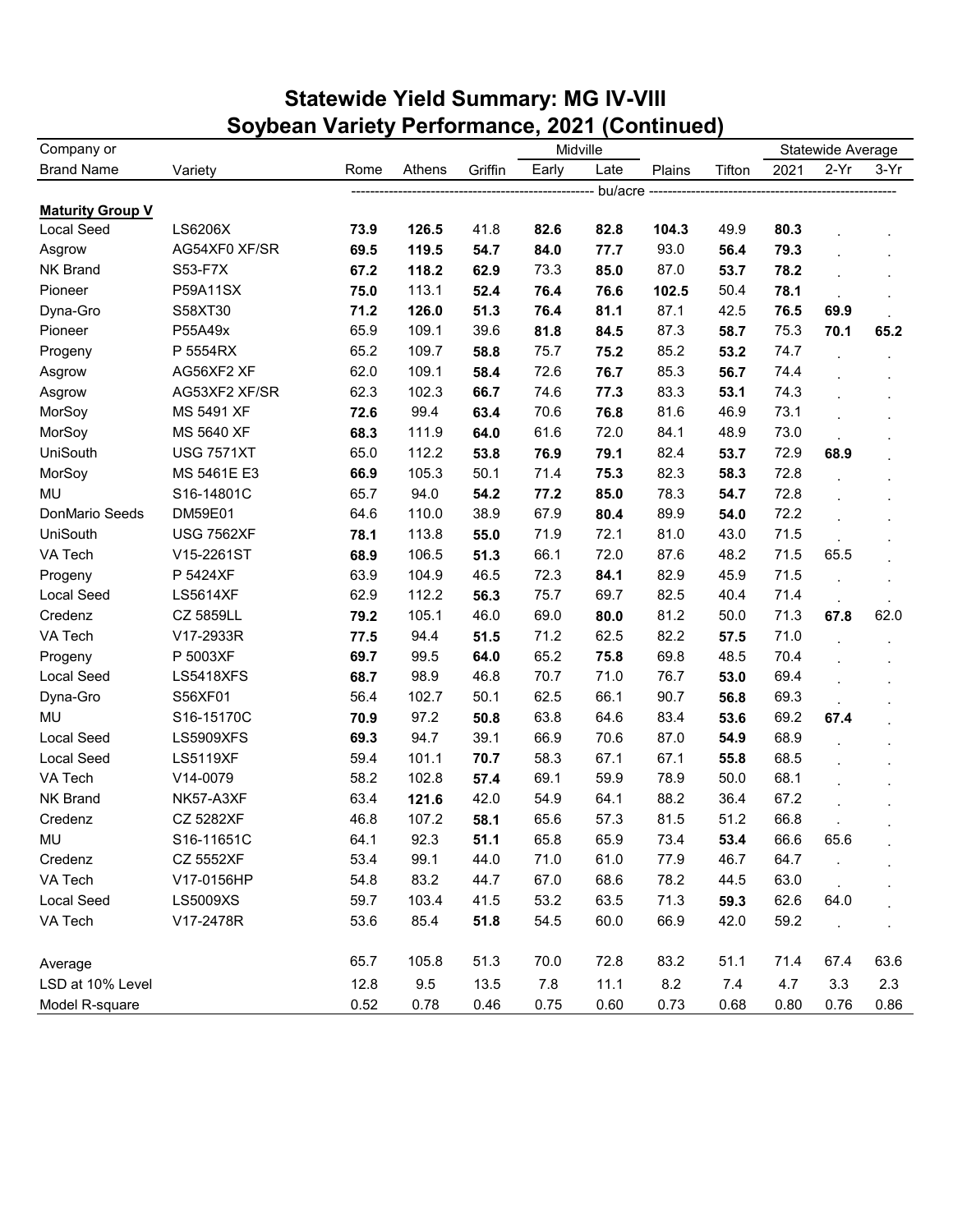|                          | Soybean Variety Performance, 2021 (Continued) |      |        |         |       |          |        |        |      |                   |        |
|--------------------------|-----------------------------------------------|------|--------|---------|-------|----------|--------|--------|------|-------------------|--------|
| Company or               |                                               |      |        |         |       | Midville |        |        |      | Statewide Average |        |
| <b>Brand Name</b>        | Variety                                       | Rome | Athens | Griffin | Early | Late     | Plains | Tifton | 2021 | $2-Yr$            | $3-Yr$ |
|                          |                                               |      |        |         |       | bu/acre  |        |        |      |                   |        |
| <b>Maturity Group VI</b> |                                               |      |        |         |       |          |        |        |      |                   |        |
| Local Seed               | LS6206X                                       | 66.5 | 126.9  | 51.3    | 79.5  | 87.7     | 101.2  | 43.8   | 81.0 | 73.5              |        |
| Credenz                  | CZ 6260LL                                     | 59.1 | 119.6  | 63.7    | 74.2  | 79.9     | 86.2   | 53.2   | 77.2 |                   |        |
| Pioneer                  | P68A07SX                                      | 70.1 | 119.2  | 54.6    | 68.3  | 76.3     | 86.0   | 43.3   | 74.0 |                   |        |
| Southern Harvest         | SH 6515 LL/STS                                | 69.4 | 119.5  | 51.2    | 70.7  | 73.8     | 81.2   | 41.3   | 73.5 | 67.5              | 62.9   |
| Progeny                  | P 6811XF                                      | 67.5 | 129.0  | 47.1    | 69.6  | 79.0     | 93.1   | 23.8   | 73.0 |                   |        |
| MorSoy                   | MS 6880 XF                                    | 65.8 | 126.2  | 57.1    | 63.6  | 65.1     | 83.8   | 39.0   | 72.6 |                   |        |
| Asgrow                   | AG66XF2 XF                                    | 55.2 | 127.5  | 41.2    | 68.8  | 85.8     | 97.5   | 30.6   | 72.4 |                   |        |
| Mixon Seed               | AGS 6777C                                     | 62.5 | 118.2  | 52.9    | 68.0  | 67.7     | 80.0   | 42.4   | 71.5 |                   |        |
| MorSoy                   | MS 6060 XF                                    | 61.6 | 117.3  | 54.8    | 75.4  | 75.6     | 83.1   | 29.0   | 71.4 |                   |        |
| NK Brand                 | NK69-Q4XF                                     | 64.4 | 123.0  | 48.6    | 69.2  | 77.4     | 89.1   | 25.7   | 71.1 |                   |        |
| <b>INTEGRA</b>           | SXF10167                                      | 67.6 | 125.2  | 47.3    | 64.8  | 73.5     | 86.7   | 31.0   | 71.0 |                   |        |
| DonMario Seeds           | DM59E01                                       | 51.9 | 111.8  | 42.5    | 68.4  | 76.7     | 89.1   | 38.1   | 70.6 |                   |        |
| <b>NK Brand</b>          | NK65-M9XF                                     | 63.8 | 120.7  | 48.1    | 60.3  | 78.8     | 89.6   | 30.1   | 70.5 |                   |        |
| Credenz                  | CZ 6515LL                                     | 62.5 | 116.9  | 45.8    | 65.3  | 72.1     | 84.6   | 36.3   | 70.2 |                   |        |
| Local Seed               | <b>LS6806XF</b>                               | 44.8 | 123.8  | 59.3    | 72.4  | 70.5     | 80.0   | 34.4   | 69.8 |                   |        |
| <b>UGA</b>               | G15-1811R2                                    | 56.9 | 111.8  | 51.5    | 70.9  | 69.6     | 79.9   | 38.6   | 69.1 |                   |        |
| Asgrow                   | AG56XF2 XF                                    | 57.9 | 113.3  | 51.2    | 67.6  | 67.0     | 77.7   | 39.1   | 68.5 |                   |        |
| <b>UGA</b>               | G15-1038R2                                    | 62.7 | 108.5  | 42.7    | 69.6  | 66.0     | 85.5   | 43.3   | 68.3 | 65.5              |        |
| Dyna-Gro                 | S68XF41                                       | 51.1 | 125.0  | 48.5    | 66.6  | 62.8     | 81.4   | 42.7   | 68.3 |                   |        |
| <b>UGA</b>               | G15PR-340                                     | 57.8 | 123.3  | 46.3    | 60.9  | 65.2     | 75.4   | 37.0   | 66.6 | 62.7              | 57.1   |
| Credenz                  | CZ 6362XF                                     | 56.3 | 107.1  | 45.1    | 63.7  | 61.2     | 83.1   | 41.0   | 66.4 |                   |        |
| Dyna-Gro                 | S65XF22                                       | 48.2 | 117.8  | 47.1    | 64.9  | 53.0     | 89.8   | 34.6   | 65.9 |                   |        |
| <b>UGA</b>               | G16-8779                                      | 60.1 | 108.4  | 53.0    | 57.1  | 63.9     | 78.3   | 33.6   | 65.1 |                   |        |
| <b>SCCIA</b>             | Musen (Public)                                | 54.8 | 107.2  | 45.3    | 52.5  | 65.8     | 89.6   | 38.8   | 64.9 |                   |        |
| Average                  |                                               | 59.8 | 118.6  | 49.5    | 67.2  | 71.4     | 85.5   | 37.1   | 70.5 | 67.3              | 60.0   |
| LSD at 10% Level         |                                               | 12.6 | 10.3   | 8.1     | 7.5   | 7.4      | 6.7    | 11.1   | 4.1  | 2.8               | 2.1    |
| Model R-square           |                                               | 0.53 | 0.60   | 0.61    | 0.71  | 0.78     | 0.71   | 0.52   | 0.91 | 0.88              | 0.91   |

## **Statewide Yield Summary: MG IV-VIII**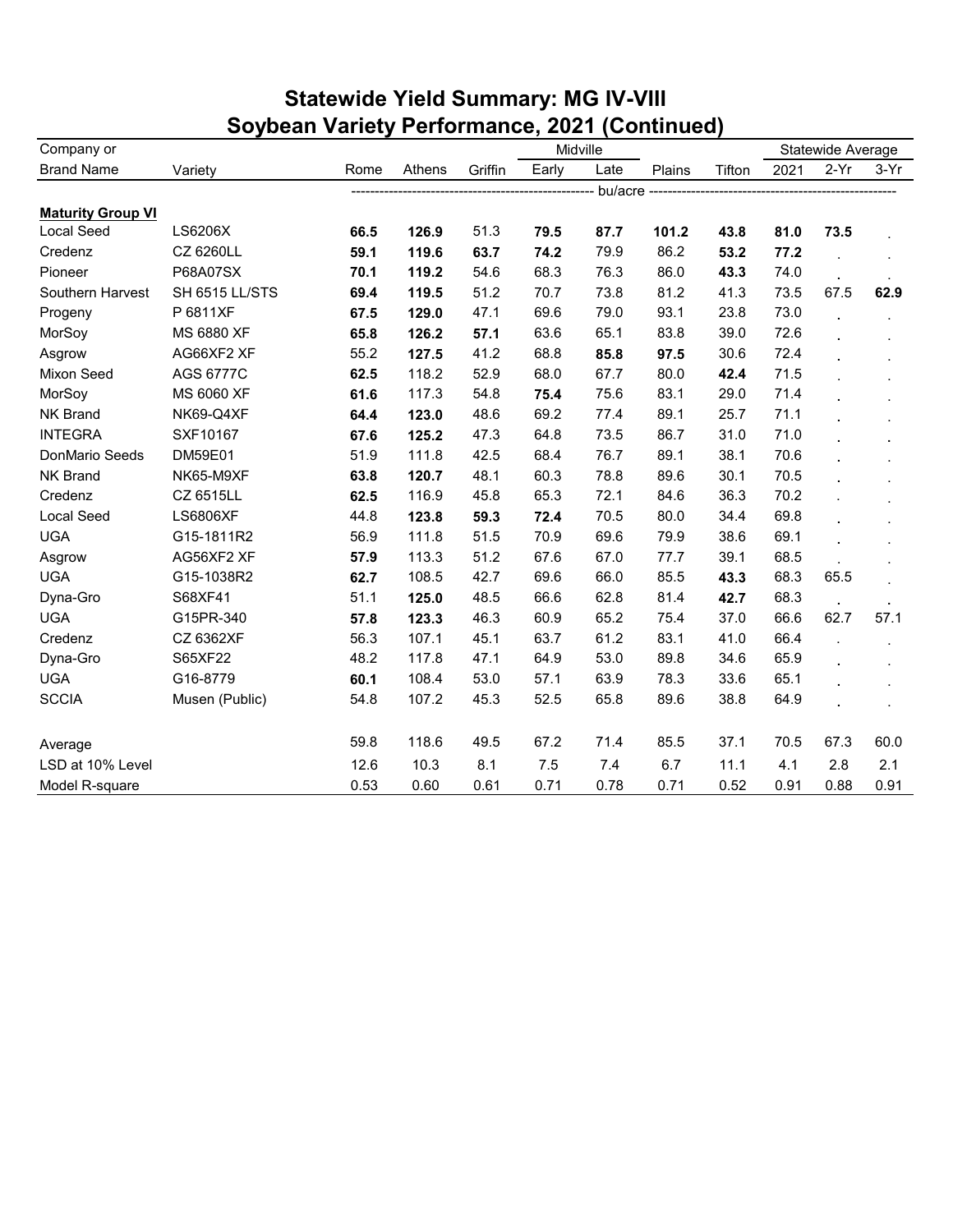| <b>Statewide Yield Summary: MG IV-VIII</b>    |  |
|-----------------------------------------------|--|
| Soybean Variety Performance, 2021 (Continued) |  |

| Company or                         |                     |        |         | Midville |           |             | Plains         |                                    |      | Statewide Average |         |
|------------------------------------|---------------------|--------|---------|----------|-----------|-------------|----------------|------------------------------------|------|-------------------|---------|
| <b>Brand Name</b>                  | Variety             | Athens | Griffin | Early    | Late      | Early       | Late           | Tifton                             | 2021 | $2-Yr$            | $3-Yr$  |
|                                    |                     |        |         |          |           | bu/acre --- |                | ---------------------------------- |      |                   |         |
| <b>Maturity Group VII and VIII</b> |                     |        |         |          |           |             |                |                                    |      |                   |         |
| <b>UGA</b>                         | G14-4316R2          | 129.7  | 42.6    | 70.3     | 86.4      | 87.2        |                | 38.0                               | 75.7 |                   |         |
| <b>Local Seed</b>                  | LS6206X             | 133.1  | 47.3    | 73.2     | 83.0      | 88.2        | $\overline{a}$ | 38.1                               | 73.9 |                   |         |
| <b>UGA</b>                         | G14-4396R2          | 118.9  | 37.1    | 66.1     | 83.8      | 92.5        | L.             | 35.8                               | 72.4 | 65.8              | 61.1    |
| <b>Local Seed</b>                  | LS7305X             | 132.4  | 38.1    | 63.9     | 86.1      | 80.0        | ÷.             | 31.6                               | 72.0 | 62.6              |         |
| Dyna-Gro                           | S72XT80             | 130.5  | 40.2    | 61.0     | 78.2      | 85.3        | L.             | 30.9                               | 71.0 | 65.5              | 58.4    |
| <b>INTEGRA</b>                     | 77062N              | 123.5  | 43.4    | 64.8     | 78.3      | 84.7        | ÷.             | 27.8                               | 70.4 |                   |         |
| Asgrow                             | AG66XF2 XF          | 120.9  | 31.1    | 66.9     | 76.3      | 92.2        | L.             | 34.0                               | 70.2 |                   |         |
| <b>Local Seed</b>                  | <b>LS7099X</b>      | 128.0  | 38.5    | 57.7     | 73.2      | 80.5        |                | 40.3                               | 69.7 | 62.5              |         |
| Mixon Seed                         | AGS 738RR           | 118.0  | 38.4    | 64.7     | 71.2      | 85.9        | L.             | 39.4                               | 69.6 | $\cdot$           |         |
| Southern Harvest                   | <b>SH 7418 LL</b>   | 111.0  | 34.6    | 62.0     | 83.5      | 82.0        | l.             | 43.7                               | 69.5 | 62.5              | 59.8    |
| <b>UGA</b>                         | G15PRLL-953         | 111.0  | 40.3    | 62.8     | 75.5      | 83.7        | l.             | 42.5                               | 69.3 | 63.8              | 59.8    |
| <b>SCCIA</b>                       | Paul (Public)       | 116.9  | 36.7    | 58.4     | 84.4      | 90.8        | L.             | 28.1                               | 69.2 | 60.6              | 56.0    |
| <b>UGA</b>                         | G15-2379R2          | 119.7  | 45.0    | 60.8     | 73.9      | 84.3        | $\mathbf{r}$   | 31.4                               | 69.2 | 63.3              |         |
| <b>NK Brand</b>                    | <b>NK77-Y4X</b>     | 131.6  | 36.5    | 56.3     | 74.8      | 77.2        | Ĭ.             | 38.7                               | 69.2 | $\cdot$           | $\cdot$ |
| <b>UGA</b>                         | G15PRLL-989         | 115.3  | 40.2    | 69.3     | 67.7      | 81.7        | L.             | 40.2                               | 69.1 | 63.8              | 59.7    |
| Asgrow                             | AG71XF2 XF          | 123.3  | 37.9    | 67.5     | 76.8      | 83.2        | L.             | 33.4                               | 68.8 | $\mathbf{r}$      |         |
| Dyna-Gro                           | S74XT59             | 118.2  | 40.1    | 62.2     | 68.6      | 88.2        | $\blacksquare$ | 35.7                               | 68.8 | 62.3              |         |
| <b>UGA</b>                         | G17PR-1207HOLL      | 107.1  | 41.3    | 52.3     | 67.5      | 86.3        | L.             | 43.8                               | 67.9 | 61.8              | 57.8    |
| <b>UGA</b>                         | G17PR-1053HOLLR1    | 110.8  | 35.6    | 59.7     | 69.0      | 85.8        | L.             | 40.7                               | 66.9 | 61.4              | 57.0    |
| Credenz                            | <b>CZ 7222XF</b>    | 111.6  | 34.9    | 63.8     | 61.9      | 78.0        | ÷.             | 33.8                               | 64.0 | $\cdot$           |         |
| Mixon Seed                         | <b>AGS Woodruff</b> | 97.9   | 30.0    | 50.1     | 72.9      | 74.2        | $\mathbf{r}$   | 48.4                               | 62.2 | 57.3              |         |
| GSDC                               | Cook (Public)       | 107.6  | 25.8    | 57.8     | 69.7      | 82.6        |                | 27.6                               | 61.8 |                   |         |
| <b>SCCIA</b>                       | Cheraw (Public)     | 101.0  | 31.4    | 54.9     | 65.8      | 72.2        | ä,             | 36.1                               | 60.2 | 58.4              | 53.5    |
| Average                            |                     | 118.1  | 37.7    | 62.2     | 75.2      | 83.8        |                | 36.4                               | 68.7 | 62.3              | 58.1    |
| LSD at 10% Level                   |                     | 11.3   | 7.4     | 7.5      | <b>NS</b> | 9.6         | $\overline{a}$ | 7.6                                | 4.6  | 3.1               | 2.3     |
| Model R-square                     |                     | 0.70   | 0.55    | 0.71     | 0.41      | 0.45        |                | 0.68                               | 0.92 | 0.88              | 0.90    |

"NS" indicates differences are statistically non-significant (p = 0.10 probability level).

**Bolded** yields are statistically non-significant (p = 0.10 level) from the highest yielding test entry.

Yields are calculated as 60 pounds per bushel at 13% moisture.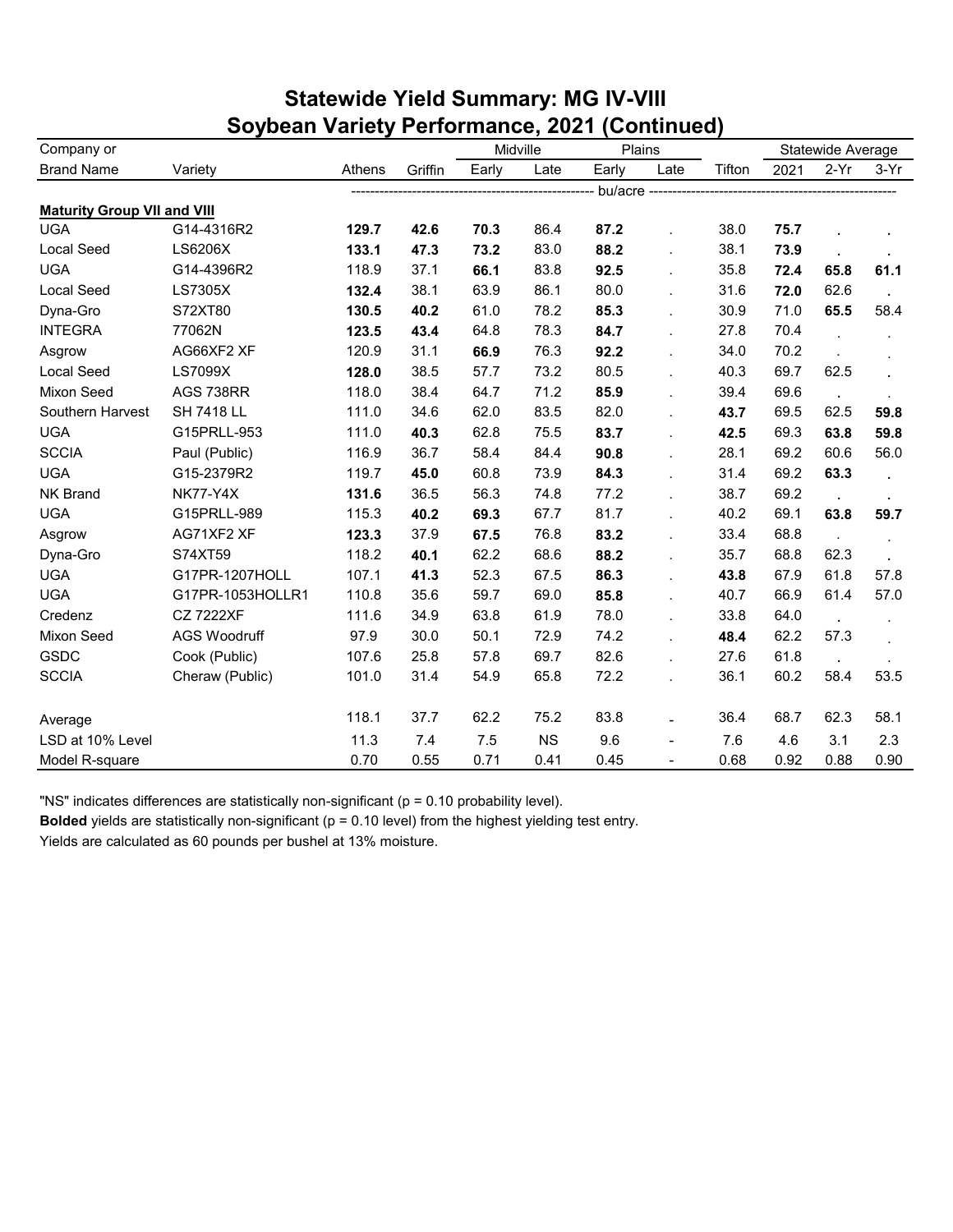## **Yield Summary: Ultra-Late Production Soybean Variety Performance at Camilla, 2021**

| $2-Yr$<br>$8 - 2$<br>$8 - 12$<br><b>Brand Name</b><br>2021<br>$3-Yr$<br>Variety<br>bu/acre ---<br><b>Multiple Maturity Groups</b><br>95Y70<br>11.7<br>Pioneer<br>33.4<br>55.1<br><b>INTEGRA</b><br>7.5<br>29.7<br>77062N<br>52.0<br>17.0<br>33.7<br>Mixon Seed<br>AGS 6777C<br>50.5<br>MorSoy<br>11.5<br>30.6<br>MS 5640 XF<br>49.8<br>NK Brand<br>30.4<br>NK57-A3XF<br>11.7<br>49.1<br><b>INTEGRA</b><br>4.1<br>25.5<br>SXF10167<br>46.9<br>7.9<br>27.1<br>Local Seed<br><b>LS5614XF</b><br>46.3<br><b>SCCIA</b><br>4.7<br>24.9<br>Musen @250k<br>45.1<br>MorSoy<br>12.9<br>28.8<br>MS 5461E E3<br>44.8<br>11.4<br>27.6<br>AG56XF2 XF<br>Asgrow<br>43.9<br><b>NK Brand</b><br>NK65-M9XF<br>13.5<br>28.7<br>43.9<br>16.1<br>30.0<br>Credenz<br>CZ 5859LL<br>26.4<br>30.5<br>43.9<br>29.7<br>MorSoy<br>MS 5491 XF<br>16.4<br>43.0<br>NK Brand<br>12.5<br>27.7<br>NK69-Q4XF<br>42.9<br><b>SCCIA</b><br>9.1<br>26.0<br>Musen @275k<br>42.9<br>9.1<br>25.8<br>Credenz<br>CZ 6362XF<br>42.6<br>5.3<br>23.7<br>Asgrow<br>AG54XF0 XF/SR<br>42.2<br>16.7<br>Local Seed<br><b>LS4606XFS</b><br>40.9<br>28.8<br>5.1<br>MU<br>MO 4901D GT (Public)<br>40.6<br>22.9<br>23.1<br>Credenz<br>25.6<br><b>CZ 7570LL</b><br>40.2<br>10.9<br>25.2<br>5.8<br>22.6<br>Dyna-Gro<br>S46XS60<br>39.5<br>7.3<br>23.4<br>Pioneer<br>P68A07SX<br>39.5<br>6.3<br>UniSouth<br>22.6<br><b>USG 7562XF</b><br>38.9<br>MU<br>5.8<br>21.8<br>MO 4901D GT @275k<br>37.9<br>24.7<br>AG53XF2 XF/SR<br>37.9<br>11.5<br>Asgrow<br>24.2<br>MU<br>MO 4901D GT @250k<br>37.5<br>10.9<br>8.7<br>23.0<br>Progeny<br>P 5424XF<br>37.4<br>9.7<br>22.8<br>Local Seed<br><b>LS5119XF</b><br>35.8<br>9.5<br>22.6<br>Credenz<br><b>CZ 5282XF</b><br>35.8<br>9.3<br>22.4<br>Dyna-Gro<br>S65XF22<br>35.5<br>7.3<br>21.4<br>P 4970RX<br>35.5<br>Progeny<br>5.7<br>20.3<br>Credenz<br><b>CZ 5552XF</b><br>34.8<br>20.9<br>AG48XF2 XF<br>34.1<br>7.7<br>Asgrow<br>6.3<br>Local Seed<br><b>LS4805XFS</b><br>33.4<br>19.9<br>Dyna-Gro<br>32.5<br>14.4<br>23.4<br>S56XF01<br>32.4<br>12.1<br>22.2<br>Southern Harvest<br>SH 4820 E3<br>31.0<br>21.0<br>Local Seed<br><b>LS5418XFS</b><br>10.9<br>UniSouth<br>11.7<br>21.3<br><b>USG 7481XF</b><br>30.9<br><b>SCCIA</b><br>30.6<br>5.3<br>18.0<br>Musen (Public)<br>3.8<br>Pioneer<br>P59A11SX<br>29.4<br>16.6<br>AG44XF2 XF/SR<br>27.2<br>7.0<br>17.1<br>Asgrow<br>6.4<br>16.6<br>Dyna-Gro<br>S68XF41<br>26.8<br><b>UniSouth</b><br><b>USG 7491XFS</b><br>26.6<br>12.4<br>19.5<br><b>NK Brand</b><br>4.9<br>15.7<br>S53-F7X<br>26.6<br>MorSoy<br>MS 4850 XF<br>19.5<br>11.6<br>15.5<br>38.5<br>9.5<br>24.0<br>24.9<br>30.5<br>Average<br>LSD at 10% Level<br>13.8<br>NS<br><b>NS</b><br><b>NS</b> | Company or     |      | Planting date |      | Statewide Average |  |
|-----------------------------------------------------------------------------------------------------------------------------------------------------------------------------------------------------------------------------------------------------------------------------------------------------------------------------------------------------------------------------------------------------------------------------------------------------------------------------------------------------------------------------------------------------------------------------------------------------------------------------------------------------------------------------------------------------------------------------------------------------------------------------------------------------------------------------------------------------------------------------------------------------------------------------------------------------------------------------------------------------------------------------------------------------------------------------------------------------------------------------------------------------------------------------------------------------------------------------------------------------------------------------------------------------------------------------------------------------------------------------------------------------------------------------------------------------------------------------------------------------------------------------------------------------------------------------------------------------------------------------------------------------------------------------------------------------------------------------------------------------------------------------------------------------------------------------------------------------------------------------------------------------------------------------------------------------------------------------------------------------------------------------------------------------------------------------------------------------------------------------------------------------------------------------------------------------------------------------------------------------------------------------------------------------------------------------------------------------------------------------------------------------------------------------------------------------------------------------------------------------------------------------------------------------------------------------------------------------------------------------------------------------------------------------------------|----------------|------|---------------|------|-------------------|--|
|                                                                                                                                                                                                                                                                                                                                                                                                                                                                                                                                                                                                                                                                                                                                                                                                                                                                                                                                                                                                                                                                                                                                                                                                                                                                                                                                                                                                                                                                                                                                                                                                                                                                                                                                                                                                                                                                                                                                                                                                                                                                                                                                                                                                                                                                                                                                                                                                                                                                                                                                                                                                                                                                                         |                |      |               |      |                   |  |
|                                                                                                                                                                                                                                                                                                                                                                                                                                                                                                                                                                                                                                                                                                                                                                                                                                                                                                                                                                                                                                                                                                                                                                                                                                                                                                                                                                                                                                                                                                                                                                                                                                                                                                                                                                                                                                                                                                                                                                                                                                                                                                                                                                                                                                                                                                                                                                                                                                                                                                                                                                                                                                                                                         |                |      |               |      |                   |  |
|                                                                                                                                                                                                                                                                                                                                                                                                                                                                                                                                                                                                                                                                                                                                                                                                                                                                                                                                                                                                                                                                                                                                                                                                                                                                                                                                                                                                                                                                                                                                                                                                                                                                                                                                                                                                                                                                                                                                                                                                                                                                                                                                                                                                                                                                                                                                                                                                                                                                                                                                                                                                                                                                                         |                |      |               |      |                   |  |
|                                                                                                                                                                                                                                                                                                                                                                                                                                                                                                                                                                                                                                                                                                                                                                                                                                                                                                                                                                                                                                                                                                                                                                                                                                                                                                                                                                                                                                                                                                                                                                                                                                                                                                                                                                                                                                                                                                                                                                                                                                                                                                                                                                                                                                                                                                                                                                                                                                                                                                                                                                                                                                                                                         |                |      |               |      |                   |  |
|                                                                                                                                                                                                                                                                                                                                                                                                                                                                                                                                                                                                                                                                                                                                                                                                                                                                                                                                                                                                                                                                                                                                                                                                                                                                                                                                                                                                                                                                                                                                                                                                                                                                                                                                                                                                                                                                                                                                                                                                                                                                                                                                                                                                                                                                                                                                                                                                                                                                                                                                                                                                                                                                                         |                |      |               |      |                   |  |
|                                                                                                                                                                                                                                                                                                                                                                                                                                                                                                                                                                                                                                                                                                                                                                                                                                                                                                                                                                                                                                                                                                                                                                                                                                                                                                                                                                                                                                                                                                                                                                                                                                                                                                                                                                                                                                                                                                                                                                                                                                                                                                                                                                                                                                                                                                                                                                                                                                                                                                                                                                                                                                                                                         |                |      |               |      |                   |  |
|                                                                                                                                                                                                                                                                                                                                                                                                                                                                                                                                                                                                                                                                                                                                                                                                                                                                                                                                                                                                                                                                                                                                                                                                                                                                                                                                                                                                                                                                                                                                                                                                                                                                                                                                                                                                                                                                                                                                                                                                                                                                                                                                                                                                                                                                                                                                                                                                                                                                                                                                                                                                                                                                                         |                |      |               |      |                   |  |
|                                                                                                                                                                                                                                                                                                                                                                                                                                                                                                                                                                                                                                                                                                                                                                                                                                                                                                                                                                                                                                                                                                                                                                                                                                                                                                                                                                                                                                                                                                                                                                                                                                                                                                                                                                                                                                                                                                                                                                                                                                                                                                                                                                                                                                                                                                                                                                                                                                                                                                                                                                                                                                                                                         |                |      |               |      |                   |  |
|                                                                                                                                                                                                                                                                                                                                                                                                                                                                                                                                                                                                                                                                                                                                                                                                                                                                                                                                                                                                                                                                                                                                                                                                                                                                                                                                                                                                                                                                                                                                                                                                                                                                                                                                                                                                                                                                                                                                                                                                                                                                                                                                                                                                                                                                                                                                                                                                                                                                                                                                                                                                                                                                                         |                |      |               |      |                   |  |
|                                                                                                                                                                                                                                                                                                                                                                                                                                                                                                                                                                                                                                                                                                                                                                                                                                                                                                                                                                                                                                                                                                                                                                                                                                                                                                                                                                                                                                                                                                                                                                                                                                                                                                                                                                                                                                                                                                                                                                                                                                                                                                                                                                                                                                                                                                                                                                                                                                                                                                                                                                                                                                                                                         |                |      |               |      |                   |  |
|                                                                                                                                                                                                                                                                                                                                                                                                                                                                                                                                                                                                                                                                                                                                                                                                                                                                                                                                                                                                                                                                                                                                                                                                                                                                                                                                                                                                                                                                                                                                                                                                                                                                                                                                                                                                                                                                                                                                                                                                                                                                                                                                                                                                                                                                                                                                                                                                                                                                                                                                                                                                                                                                                         |                |      |               |      |                   |  |
|                                                                                                                                                                                                                                                                                                                                                                                                                                                                                                                                                                                                                                                                                                                                                                                                                                                                                                                                                                                                                                                                                                                                                                                                                                                                                                                                                                                                                                                                                                                                                                                                                                                                                                                                                                                                                                                                                                                                                                                                                                                                                                                                                                                                                                                                                                                                                                                                                                                                                                                                                                                                                                                                                         |                |      |               |      |                   |  |
|                                                                                                                                                                                                                                                                                                                                                                                                                                                                                                                                                                                                                                                                                                                                                                                                                                                                                                                                                                                                                                                                                                                                                                                                                                                                                                                                                                                                                                                                                                                                                                                                                                                                                                                                                                                                                                                                                                                                                                                                                                                                                                                                                                                                                                                                                                                                                                                                                                                                                                                                                                                                                                                                                         |                |      |               |      |                   |  |
|                                                                                                                                                                                                                                                                                                                                                                                                                                                                                                                                                                                                                                                                                                                                                                                                                                                                                                                                                                                                                                                                                                                                                                                                                                                                                                                                                                                                                                                                                                                                                                                                                                                                                                                                                                                                                                                                                                                                                                                                                                                                                                                                                                                                                                                                                                                                                                                                                                                                                                                                                                                                                                                                                         |                |      |               |      |                   |  |
|                                                                                                                                                                                                                                                                                                                                                                                                                                                                                                                                                                                                                                                                                                                                                                                                                                                                                                                                                                                                                                                                                                                                                                                                                                                                                                                                                                                                                                                                                                                                                                                                                                                                                                                                                                                                                                                                                                                                                                                                                                                                                                                                                                                                                                                                                                                                                                                                                                                                                                                                                                                                                                                                                         |                |      |               |      |                   |  |
|                                                                                                                                                                                                                                                                                                                                                                                                                                                                                                                                                                                                                                                                                                                                                                                                                                                                                                                                                                                                                                                                                                                                                                                                                                                                                                                                                                                                                                                                                                                                                                                                                                                                                                                                                                                                                                                                                                                                                                                                                                                                                                                                                                                                                                                                                                                                                                                                                                                                                                                                                                                                                                                                                         |                |      |               |      |                   |  |
|                                                                                                                                                                                                                                                                                                                                                                                                                                                                                                                                                                                                                                                                                                                                                                                                                                                                                                                                                                                                                                                                                                                                                                                                                                                                                                                                                                                                                                                                                                                                                                                                                                                                                                                                                                                                                                                                                                                                                                                                                                                                                                                                                                                                                                                                                                                                                                                                                                                                                                                                                                                                                                                                                         |                |      |               |      |                   |  |
|                                                                                                                                                                                                                                                                                                                                                                                                                                                                                                                                                                                                                                                                                                                                                                                                                                                                                                                                                                                                                                                                                                                                                                                                                                                                                                                                                                                                                                                                                                                                                                                                                                                                                                                                                                                                                                                                                                                                                                                                                                                                                                                                                                                                                                                                                                                                                                                                                                                                                                                                                                                                                                                                                         |                |      |               |      |                   |  |
|                                                                                                                                                                                                                                                                                                                                                                                                                                                                                                                                                                                                                                                                                                                                                                                                                                                                                                                                                                                                                                                                                                                                                                                                                                                                                                                                                                                                                                                                                                                                                                                                                                                                                                                                                                                                                                                                                                                                                                                                                                                                                                                                                                                                                                                                                                                                                                                                                                                                                                                                                                                                                                                                                         |                |      |               |      |                   |  |
|                                                                                                                                                                                                                                                                                                                                                                                                                                                                                                                                                                                                                                                                                                                                                                                                                                                                                                                                                                                                                                                                                                                                                                                                                                                                                                                                                                                                                                                                                                                                                                                                                                                                                                                                                                                                                                                                                                                                                                                                                                                                                                                                                                                                                                                                                                                                                                                                                                                                                                                                                                                                                                                                                         |                |      |               |      |                   |  |
|                                                                                                                                                                                                                                                                                                                                                                                                                                                                                                                                                                                                                                                                                                                                                                                                                                                                                                                                                                                                                                                                                                                                                                                                                                                                                                                                                                                                                                                                                                                                                                                                                                                                                                                                                                                                                                                                                                                                                                                                                                                                                                                                                                                                                                                                                                                                                                                                                                                                                                                                                                                                                                                                                         |                |      |               |      |                   |  |
|                                                                                                                                                                                                                                                                                                                                                                                                                                                                                                                                                                                                                                                                                                                                                                                                                                                                                                                                                                                                                                                                                                                                                                                                                                                                                                                                                                                                                                                                                                                                                                                                                                                                                                                                                                                                                                                                                                                                                                                                                                                                                                                                                                                                                                                                                                                                                                                                                                                                                                                                                                                                                                                                                         |                |      |               |      |                   |  |
|                                                                                                                                                                                                                                                                                                                                                                                                                                                                                                                                                                                                                                                                                                                                                                                                                                                                                                                                                                                                                                                                                                                                                                                                                                                                                                                                                                                                                                                                                                                                                                                                                                                                                                                                                                                                                                                                                                                                                                                                                                                                                                                                                                                                                                                                                                                                                                                                                                                                                                                                                                                                                                                                                         |                |      |               |      |                   |  |
|                                                                                                                                                                                                                                                                                                                                                                                                                                                                                                                                                                                                                                                                                                                                                                                                                                                                                                                                                                                                                                                                                                                                                                                                                                                                                                                                                                                                                                                                                                                                                                                                                                                                                                                                                                                                                                                                                                                                                                                                                                                                                                                                                                                                                                                                                                                                                                                                                                                                                                                                                                                                                                                                                         |                |      |               |      |                   |  |
|                                                                                                                                                                                                                                                                                                                                                                                                                                                                                                                                                                                                                                                                                                                                                                                                                                                                                                                                                                                                                                                                                                                                                                                                                                                                                                                                                                                                                                                                                                                                                                                                                                                                                                                                                                                                                                                                                                                                                                                                                                                                                                                                                                                                                                                                                                                                                                                                                                                                                                                                                                                                                                                                                         |                |      |               |      |                   |  |
|                                                                                                                                                                                                                                                                                                                                                                                                                                                                                                                                                                                                                                                                                                                                                                                                                                                                                                                                                                                                                                                                                                                                                                                                                                                                                                                                                                                                                                                                                                                                                                                                                                                                                                                                                                                                                                                                                                                                                                                                                                                                                                                                                                                                                                                                                                                                                                                                                                                                                                                                                                                                                                                                                         |                |      |               |      |                   |  |
|                                                                                                                                                                                                                                                                                                                                                                                                                                                                                                                                                                                                                                                                                                                                                                                                                                                                                                                                                                                                                                                                                                                                                                                                                                                                                                                                                                                                                                                                                                                                                                                                                                                                                                                                                                                                                                                                                                                                                                                                                                                                                                                                                                                                                                                                                                                                                                                                                                                                                                                                                                                                                                                                                         |                |      |               |      |                   |  |
|                                                                                                                                                                                                                                                                                                                                                                                                                                                                                                                                                                                                                                                                                                                                                                                                                                                                                                                                                                                                                                                                                                                                                                                                                                                                                                                                                                                                                                                                                                                                                                                                                                                                                                                                                                                                                                                                                                                                                                                                                                                                                                                                                                                                                                                                                                                                                                                                                                                                                                                                                                                                                                                                                         |                |      |               |      |                   |  |
|                                                                                                                                                                                                                                                                                                                                                                                                                                                                                                                                                                                                                                                                                                                                                                                                                                                                                                                                                                                                                                                                                                                                                                                                                                                                                                                                                                                                                                                                                                                                                                                                                                                                                                                                                                                                                                                                                                                                                                                                                                                                                                                                                                                                                                                                                                                                                                                                                                                                                                                                                                                                                                                                                         |                |      |               |      |                   |  |
|                                                                                                                                                                                                                                                                                                                                                                                                                                                                                                                                                                                                                                                                                                                                                                                                                                                                                                                                                                                                                                                                                                                                                                                                                                                                                                                                                                                                                                                                                                                                                                                                                                                                                                                                                                                                                                                                                                                                                                                                                                                                                                                                                                                                                                                                                                                                                                                                                                                                                                                                                                                                                                                                                         |                |      |               |      |                   |  |
|                                                                                                                                                                                                                                                                                                                                                                                                                                                                                                                                                                                                                                                                                                                                                                                                                                                                                                                                                                                                                                                                                                                                                                                                                                                                                                                                                                                                                                                                                                                                                                                                                                                                                                                                                                                                                                                                                                                                                                                                                                                                                                                                                                                                                                                                                                                                                                                                                                                                                                                                                                                                                                                                                         |                |      |               |      |                   |  |
|                                                                                                                                                                                                                                                                                                                                                                                                                                                                                                                                                                                                                                                                                                                                                                                                                                                                                                                                                                                                                                                                                                                                                                                                                                                                                                                                                                                                                                                                                                                                                                                                                                                                                                                                                                                                                                                                                                                                                                                                                                                                                                                                                                                                                                                                                                                                                                                                                                                                                                                                                                                                                                                                                         |                |      |               |      |                   |  |
|                                                                                                                                                                                                                                                                                                                                                                                                                                                                                                                                                                                                                                                                                                                                                                                                                                                                                                                                                                                                                                                                                                                                                                                                                                                                                                                                                                                                                                                                                                                                                                                                                                                                                                                                                                                                                                                                                                                                                                                                                                                                                                                                                                                                                                                                                                                                                                                                                                                                                                                                                                                                                                                                                         |                |      |               |      |                   |  |
|                                                                                                                                                                                                                                                                                                                                                                                                                                                                                                                                                                                                                                                                                                                                                                                                                                                                                                                                                                                                                                                                                                                                                                                                                                                                                                                                                                                                                                                                                                                                                                                                                                                                                                                                                                                                                                                                                                                                                                                                                                                                                                                                                                                                                                                                                                                                                                                                                                                                                                                                                                                                                                                                                         |                |      |               |      |                   |  |
|                                                                                                                                                                                                                                                                                                                                                                                                                                                                                                                                                                                                                                                                                                                                                                                                                                                                                                                                                                                                                                                                                                                                                                                                                                                                                                                                                                                                                                                                                                                                                                                                                                                                                                                                                                                                                                                                                                                                                                                                                                                                                                                                                                                                                                                                                                                                                                                                                                                                                                                                                                                                                                                                                         |                |      |               |      |                   |  |
|                                                                                                                                                                                                                                                                                                                                                                                                                                                                                                                                                                                                                                                                                                                                                                                                                                                                                                                                                                                                                                                                                                                                                                                                                                                                                                                                                                                                                                                                                                                                                                                                                                                                                                                                                                                                                                                                                                                                                                                                                                                                                                                                                                                                                                                                                                                                                                                                                                                                                                                                                                                                                                                                                         |                |      |               |      |                   |  |
|                                                                                                                                                                                                                                                                                                                                                                                                                                                                                                                                                                                                                                                                                                                                                                                                                                                                                                                                                                                                                                                                                                                                                                                                                                                                                                                                                                                                                                                                                                                                                                                                                                                                                                                                                                                                                                                                                                                                                                                                                                                                                                                                                                                                                                                                                                                                                                                                                                                                                                                                                                                                                                                                                         |                |      |               |      |                   |  |
|                                                                                                                                                                                                                                                                                                                                                                                                                                                                                                                                                                                                                                                                                                                                                                                                                                                                                                                                                                                                                                                                                                                                                                                                                                                                                                                                                                                                                                                                                                                                                                                                                                                                                                                                                                                                                                                                                                                                                                                                                                                                                                                                                                                                                                                                                                                                                                                                                                                                                                                                                                                                                                                                                         |                |      |               |      |                   |  |
|                                                                                                                                                                                                                                                                                                                                                                                                                                                                                                                                                                                                                                                                                                                                                                                                                                                                                                                                                                                                                                                                                                                                                                                                                                                                                                                                                                                                                                                                                                                                                                                                                                                                                                                                                                                                                                                                                                                                                                                                                                                                                                                                                                                                                                                                                                                                                                                                                                                                                                                                                                                                                                                                                         |                |      |               |      |                   |  |
|                                                                                                                                                                                                                                                                                                                                                                                                                                                                                                                                                                                                                                                                                                                                                                                                                                                                                                                                                                                                                                                                                                                                                                                                                                                                                                                                                                                                                                                                                                                                                                                                                                                                                                                                                                                                                                                                                                                                                                                                                                                                                                                                                                                                                                                                                                                                                                                                                                                                                                                                                                                                                                                                                         |                |      |               |      |                   |  |
|                                                                                                                                                                                                                                                                                                                                                                                                                                                                                                                                                                                                                                                                                                                                                                                                                                                                                                                                                                                                                                                                                                                                                                                                                                                                                                                                                                                                                                                                                                                                                                                                                                                                                                                                                                                                                                                                                                                                                                                                                                                                                                                                                                                                                                                                                                                                                                                                                                                                                                                                                                                                                                                                                         |                |      |               |      |                   |  |
|                                                                                                                                                                                                                                                                                                                                                                                                                                                                                                                                                                                                                                                                                                                                                                                                                                                                                                                                                                                                                                                                                                                                                                                                                                                                                                                                                                                                                                                                                                                                                                                                                                                                                                                                                                                                                                                                                                                                                                                                                                                                                                                                                                                                                                                                                                                                                                                                                                                                                                                                                                                                                                                                                         |                |      |               |      |                   |  |
|                                                                                                                                                                                                                                                                                                                                                                                                                                                                                                                                                                                                                                                                                                                                                                                                                                                                                                                                                                                                                                                                                                                                                                                                                                                                                                                                                                                                                                                                                                                                                                                                                                                                                                                                                                                                                                                                                                                                                                                                                                                                                                                                                                                                                                                                                                                                                                                                                                                                                                                                                                                                                                                                                         |                |      |               |      |                   |  |
|                                                                                                                                                                                                                                                                                                                                                                                                                                                                                                                                                                                                                                                                                                                                                                                                                                                                                                                                                                                                                                                                                                                                                                                                                                                                                                                                                                                                                                                                                                                                                                                                                                                                                                                                                                                                                                                                                                                                                                                                                                                                                                                                                                                                                                                                                                                                                                                                                                                                                                                                                                                                                                                                                         |                |      |               |      |                   |  |
|                                                                                                                                                                                                                                                                                                                                                                                                                                                                                                                                                                                                                                                                                                                                                                                                                                                                                                                                                                                                                                                                                                                                                                                                                                                                                                                                                                                                                                                                                                                                                                                                                                                                                                                                                                                                                                                                                                                                                                                                                                                                                                                                                                                                                                                                                                                                                                                                                                                                                                                                                                                                                                                                                         |                |      |               |      |                   |  |
|                                                                                                                                                                                                                                                                                                                                                                                                                                                                                                                                                                                                                                                                                                                                                                                                                                                                                                                                                                                                                                                                                                                                                                                                                                                                                                                                                                                                                                                                                                                                                                                                                                                                                                                                                                                                                                                                                                                                                                                                                                                                                                                                                                                                                                                                                                                                                                                                                                                                                                                                                                                                                                                                                         |                |      |               |      |                   |  |
|                                                                                                                                                                                                                                                                                                                                                                                                                                                                                                                                                                                                                                                                                                                                                                                                                                                                                                                                                                                                                                                                                                                                                                                                                                                                                                                                                                                                                                                                                                                                                                                                                                                                                                                                                                                                                                                                                                                                                                                                                                                                                                                                                                                                                                                                                                                                                                                                                                                                                                                                                                                                                                                                                         |                |      |               |      |                   |  |
|                                                                                                                                                                                                                                                                                                                                                                                                                                                                                                                                                                                                                                                                                                                                                                                                                                                                                                                                                                                                                                                                                                                                                                                                                                                                                                                                                                                                                                                                                                                                                                                                                                                                                                                                                                                                                                                                                                                                                                                                                                                                                                                                                                                                                                                                                                                                                                                                                                                                                                                                                                                                                                                                                         |                |      |               |      |                   |  |
|                                                                                                                                                                                                                                                                                                                                                                                                                                                                                                                                                                                                                                                                                                                                                                                                                                                                                                                                                                                                                                                                                                                                                                                                                                                                                                                                                                                                                                                                                                                                                                                                                                                                                                                                                                                                                                                                                                                                                                                                                                                                                                                                                                                                                                                                                                                                                                                                                                                                                                                                                                                                                                                                                         |                |      |               |      |                   |  |
|                                                                                                                                                                                                                                                                                                                                                                                                                                                                                                                                                                                                                                                                                                                                                                                                                                                                                                                                                                                                                                                                                                                                                                                                                                                                                                                                                                                                                                                                                                                                                                                                                                                                                                                                                                                                                                                                                                                                                                                                                                                                                                                                                                                                                                                                                                                                                                                                                                                                                                                                                                                                                                                                                         |                |      |               |      |                   |  |
|                                                                                                                                                                                                                                                                                                                                                                                                                                                                                                                                                                                                                                                                                                                                                                                                                                                                                                                                                                                                                                                                                                                                                                                                                                                                                                                                                                                                                                                                                                                                                                                                                                                                                                                                                                                                                                                                                                                                                                                                                                                                                                                                                                                                                                                                                                                                                                                                                                                                                                                                                                                                                                                                                         |                |      |               |      |                   |  |
|                                                                                                                                                                                                                                                                                                                                                                                                                                                                                                                                                                                                                                                                                                                                                                                                                                                                                                                                                                                                                                                                                                                                                                                                                                                                                                                                                                                                                                                                                                                                                                                                                                                                                                                                                                                                                                                                                                                                                                                                                                                                                                                                                                                                                                                                                                                                                                                                                                                                                                                                                                                                                                                                                         | Model R-square | 0.71 | 0.66          | 0.83 | 0.85              |  |

See notes on next page.